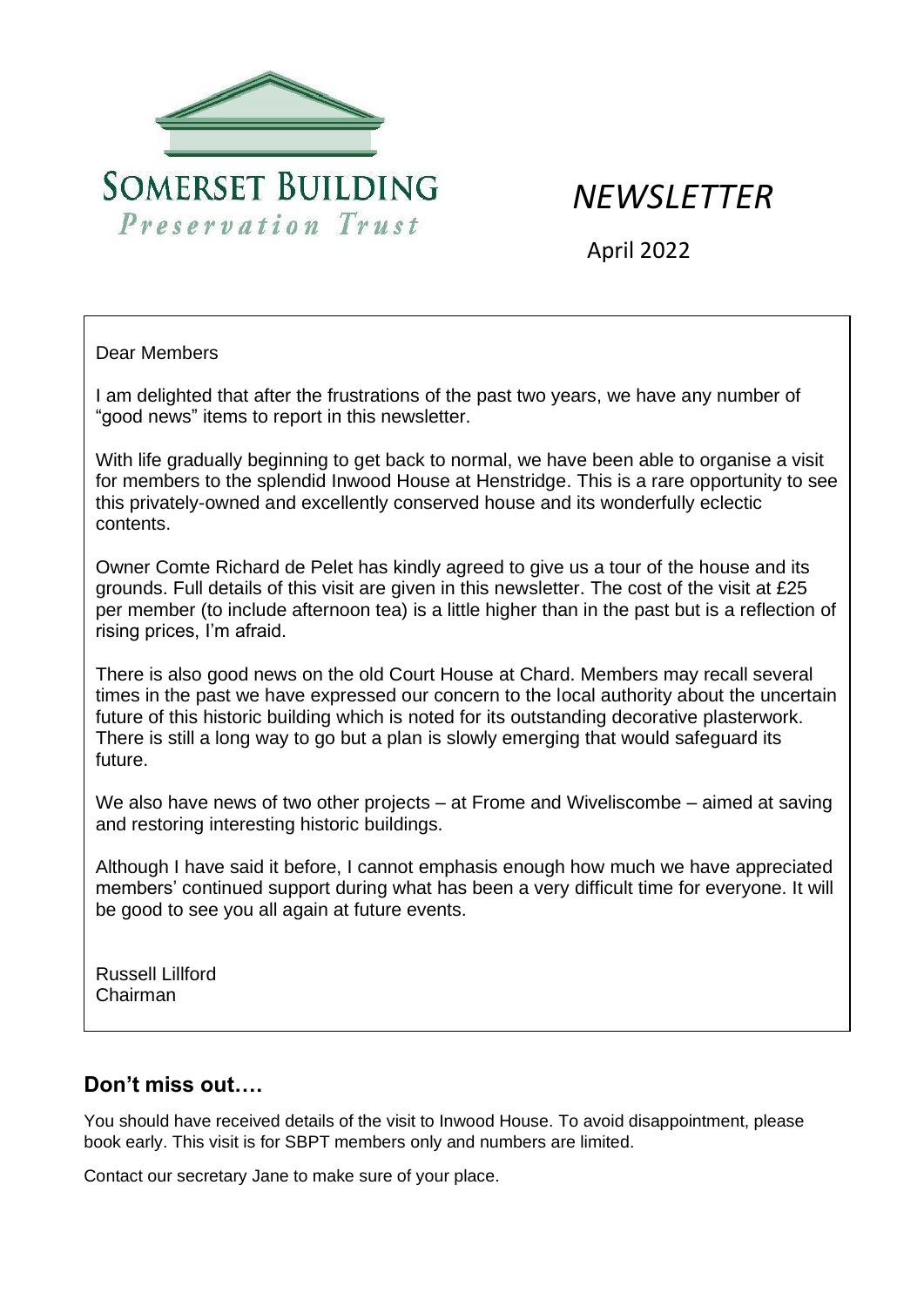# **Inwood House visit – Wednesday 11 May**



This is an opportunity to see a privately-owned house that is not normally open to visitors.

Inwood was built in 1881 for Merthyr Guest whose father Sir John Guest founded the iron works at Merthyr Tydfil.

The house is designed loosely in the Scottish Baronial style with a tower probably built as an observatory. The gardens include a Chinese tea house, water tower and stables.

Merthyr Guest collected architectural salvage which he incorporated into the house.

Today the house is a home for the owners the Comte and Comtesse de Pelet who will welcome members. The tour will be followed by tea in the dining room.

The visit is planned to last from 2pm – 5pm but, weather permitting, members will be able to enjoy their own picnic in the grounds from 1pm.

Unfortunately, numbers are limited to 35 so please book early and certainly by April 20.

# **For Your Diary**

*Our Annual General Meeting this year will be held on Tuesday 11 October at Minterne House, Minterne, Dorchester. Fuller details nearer the time.*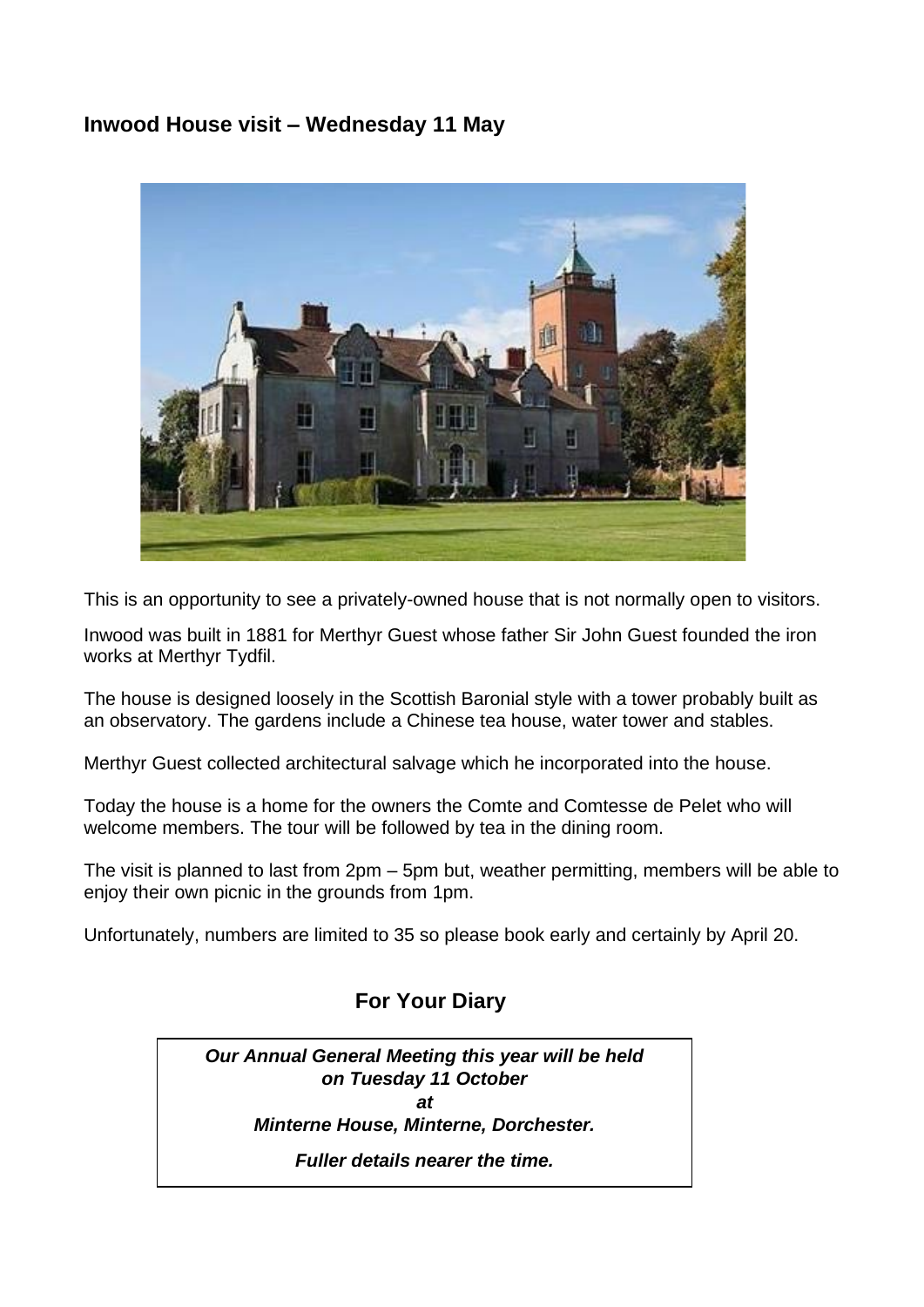# **The Old Courthouse, Chard**

The Trust has recently met with the new owners of this Grade 1 listed late medieval town house, in the centre of Chard, to discuss the future use of the building which is currently on Historic England's Buildings At Risk register.

A number of options are currently being considered by the developers and the Trust is hopeful there may be an opportunity to secure the future of this historic building, particularly its remarkable first floor Court Room with its nationally-important plasterwork, in a way that will allow regular public access and use.



The town house dates back to around 1630. The building escaped the "modernisers" of later centuries and retains most of its original features.

The Court Room lit by tenlight transomed windows to front and back, has lavish decorative plasterwork depicting appropriate themes with figures representing Justice and Wisdom and scenes from the Judgement of Solomon.

The building – at the rear of No 9 Fore Street and known locally as the Old Courthouse – is accessed through a narrow alley and courtyard.

A ground floor shop at the front is currently used as a Community Hub.

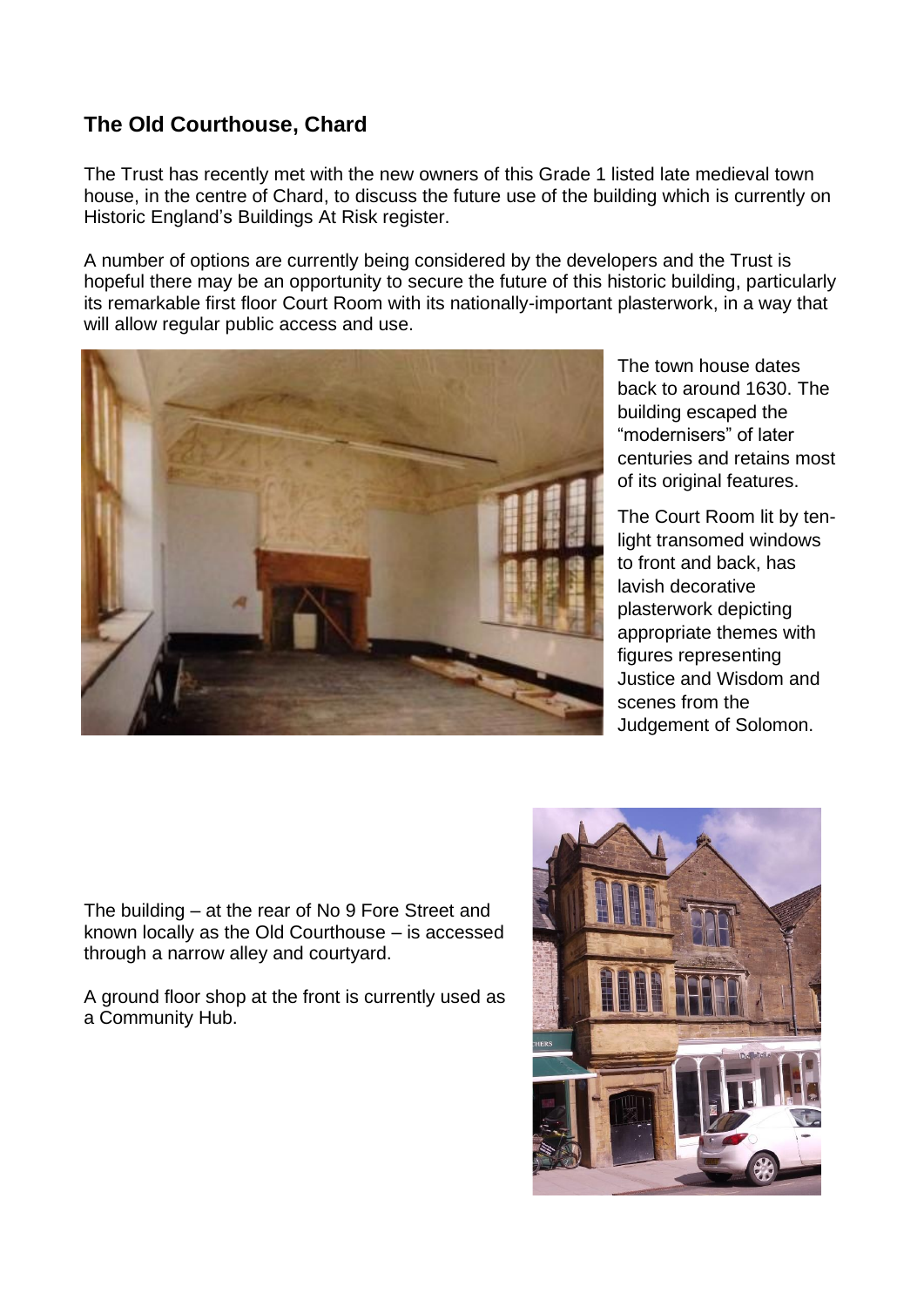# **Somerset Restoration Projects**

Members might be interested to learn of two current projects to bring historic Somerset buildings back into use.

The Town Hall in the centre of Wiveliscombe has lain empty and unused since its closure in 1958.

Now the Town Hall Trust is raising money to restore the building for use by local people. This is a £500,000 building project run by volunteers

The hall was completed in 1842 and originally known as The Assembly Rooms. For over 100 years it was used to stage performances, concerts, balls and other public events. The building was listed in 1984.

For further details see their website [www.wiveliscombetownhall.org.uk](http://www.wiveliscombetownhall.org.uk/)





On the other side of the county, is the Frome Dissenters cemetery with its distinctive Romanesque mortuary chapel.

The cemetery was established in 1850 by local Baptists and Congregationalists in a field on what was then the outskirts of Frome but in more recent times it became overgrown and run down.

Over the past 20 years much of the undergrowth has been cleared and a new pathway laid. Now there are plans to set up a heritage and educational resource centre in the chapel.

It is well worth a visit if you are in the area, and more can be found at [www.fromedissenterscemetery.org](http://www.fromedissenterscemetery.org/)

The Trust recently met with the volunteers of both these schemes to exchange ideas. Both would be delighted to hear from you if you felt able to help in any way but particularly with fund raising.